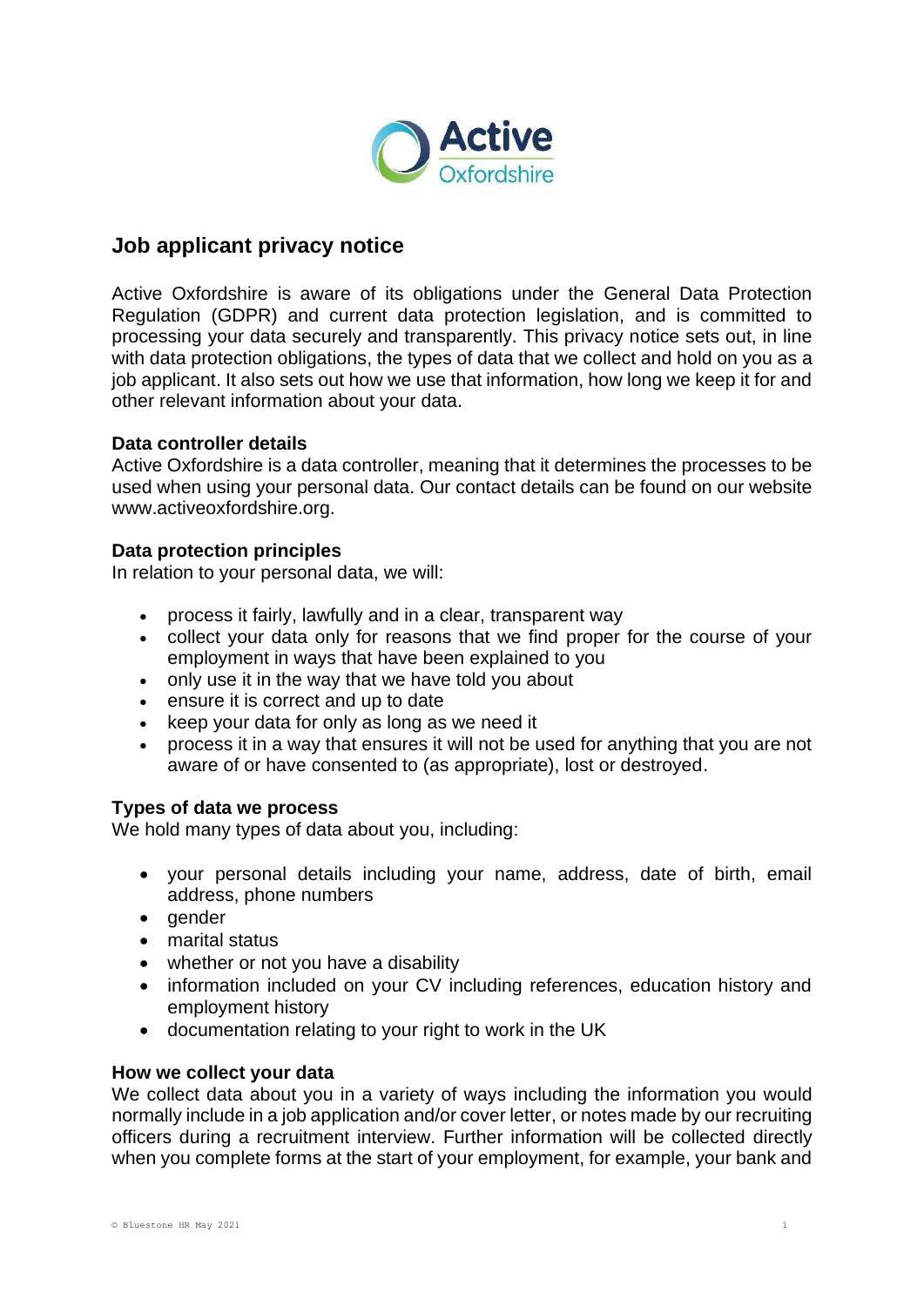

next of kin details. Other details may be collected directly from you in the form of official documentation such as your driving licence, passport or other right to work evidence.

In some cases, we will collect data about you from third parties, such as employment agencies, former employers when gathering references or credit reference agencies.

Personal data is kept on the Breathe people management software, in personnel files or within our HR and IT systems.

### **Why we process your data**

The law on data protection allows us to process your data for certain reasons only:

- in order to perform the employment contract that we are party to
- in order to carry out legally required duties
- in order for us to carry out our legitimate interests
- to protect your interests and
- where something is done in the public interest.

All of the processing carried out by us falls into one of the permitted reasons. Generally, we will rely on the first three reasons set out above to process your data.

We need to collect your data to ensure we are complying with legal requirements such as:

- carrying out checks in relation to your right to work in the UK and
- making reasonable adjustments for disabled employees.

We also collect data so that we can carry out activities which are in the legitimate interests of Active Oxfordshire. We have set these out below:

- making decisions about who to offer employment to
- making decisions about salary and other benefits
- assessing training needs
- dealing with legal claims made against us

### **Special categories of data**

Special categories of data are data relating to your:

- health
- sex life
- sexual orientation
- race
- ethnic origin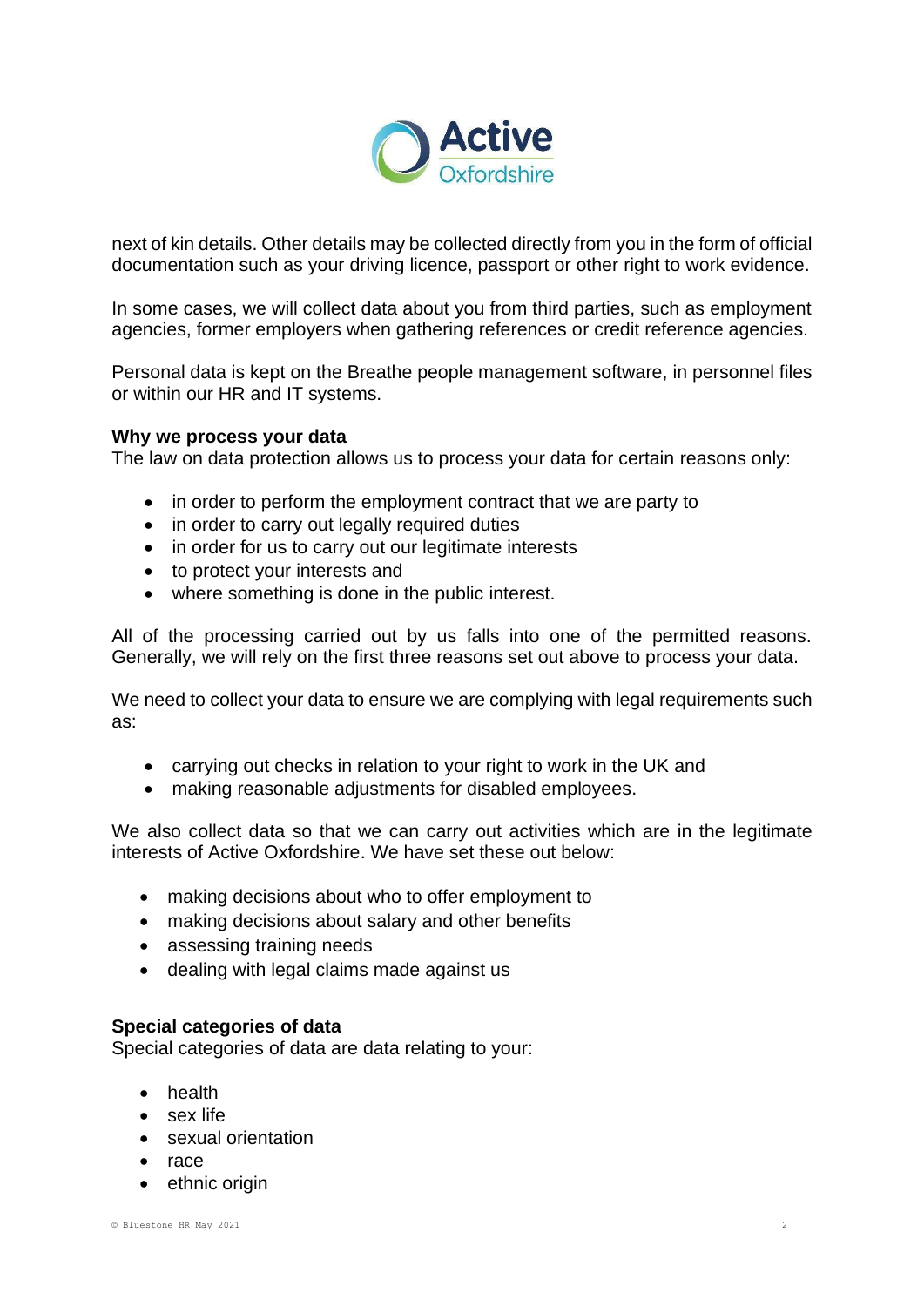

- political opinion
- religion
- trade union membership and
- genetic and biometric data.

We must process special categories of data in accordance with more stringent guidelines. Most commonly, we will process special categories of data when the following applies:

- you have given explicit consent to the processing
- we must process the data in order to carry out our legal obligations
- we must process data for reasons of substantial public interest
- you have already made the data public.

We will use your special category data:

• for the purposes of equal opportunities monitoring

We do not need your consent if we use special categories of personal data in order to carry out our legal obligations or exercise specific rights under employment law. However, we may ask for your consent to allow us to process certain particularly sensitive data. If this occurs, you will be made fully aware of the reasons for the processing. As with all cases of seeking consent from you, you will have full control over your decision to give or withhold consent and there will be no consequences where consent is withheld. Consent, once given, may be withdrawn at any time. There will be no consequences where consent is withdrawn.

### **Criminal conviction data**

We will only collect criminal conviction data where it is appropriate given the nature of your role and where the law permits us. This data will usually be collected at the recruitment stage, however, may also be collected during your employment should you be successful in obtaining employment.

#### **If you do not provide your data to us**

One of the reasons for processing your data is to allow us to carry out an effective recruitment process. Whilst you are under no obligation to provide us with your data, we may not able to process, or continue with (as appropriate), your application.

### **Sharing your data**

Your data will be shared with colleagues within Active Oxfordshire where it is necessary for them to undertake their duties with regard to recruitment. This includes, for example, those responsible for HR, those in the department where the vacancy is who responsible for screening your application and interviewing you, the IT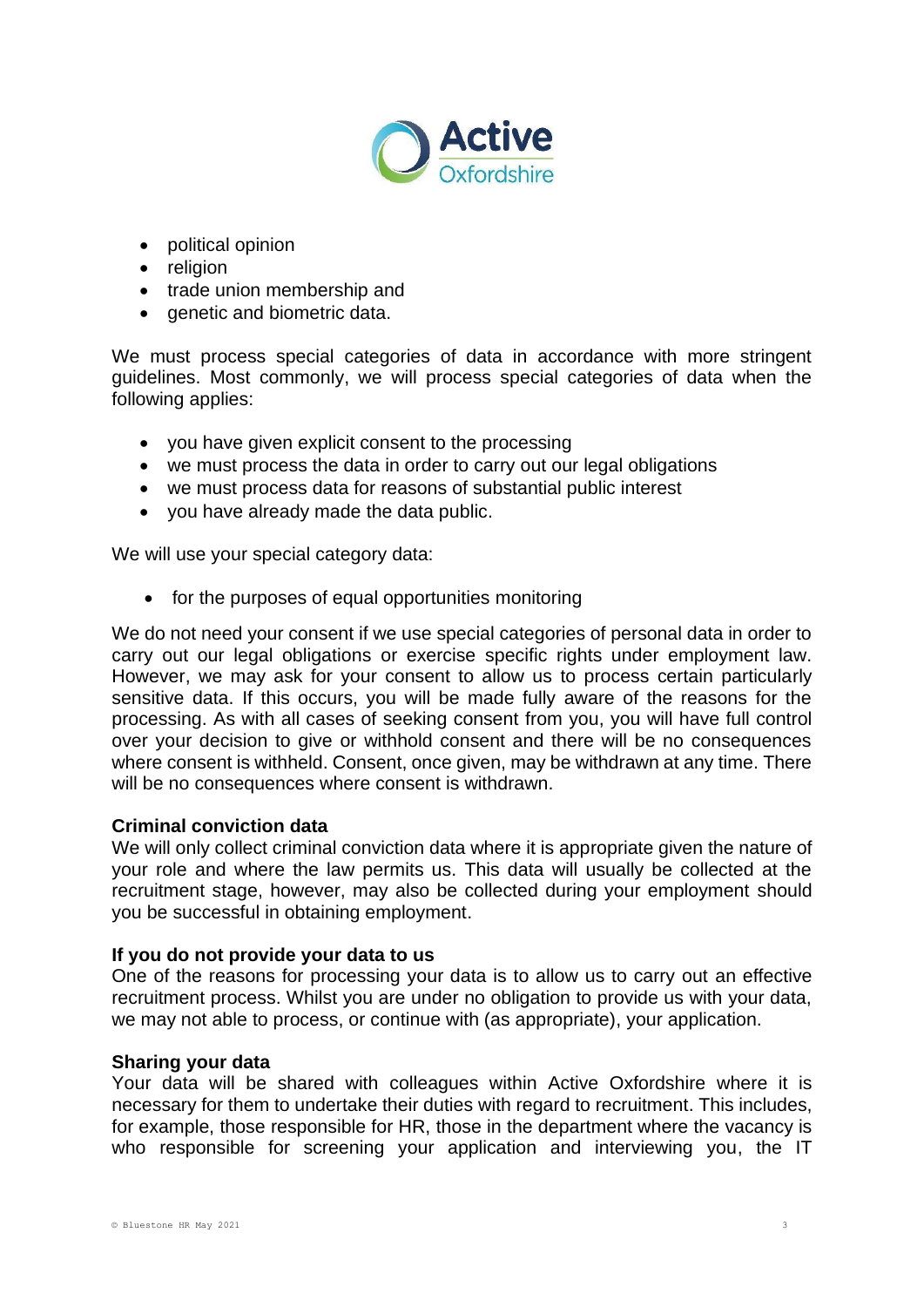

department where you require access to our systems to undertake any assessments requiring IT equipment.

In some cases, we will collect data about you from third parties, such as employment agencies.

Your data will also be shared with third parties such as our HR Consultant to provide support on HR during the recruitment process. If you are successful in your job application, we will also share your data with third parties in order obtain your references and to obtain a DBS check.

We do not share your data with bodies outside of the European Economic Area.

### **Protecting your data**

We are aware of the requirement to ensure your data is protected against accidental loss or disclosure, destruction and abuse. We have therefore implemented processes to guard against such.

Where we share your data with third parties, we provide written instructions to them to ensure that your data are held securely and in line with data protection requirements. Third parties must implement appropriate technical and organisational measures to ensure the security of your data.

### **How long we keep your data for**

In line with data protection principles, we only keep your data for as long as we need it for and this will depend on whether or not you are successful in obtaining employment with us.

If your application is not successful, we will keep your data for 12 months once the recruitment exercise ends. At the end of this period, we will delete or destroy your data, unless you have already withdrawn your consent to our processing of your data in which case it will be deleted or destroyed upon your withdrawal of consent.

If your application is successful, your data will be kept and transferred to the systems we administer for employees. We have a separate privacy notice for employees, which will be provided to you.

### **Your rights in relation to your data**

The law on data protection gives you certain rights in relation to the data we hold on you. These are:

• the right to be informed. This means that we must tell you how we use your data, and this is the purpose of this privacy notice